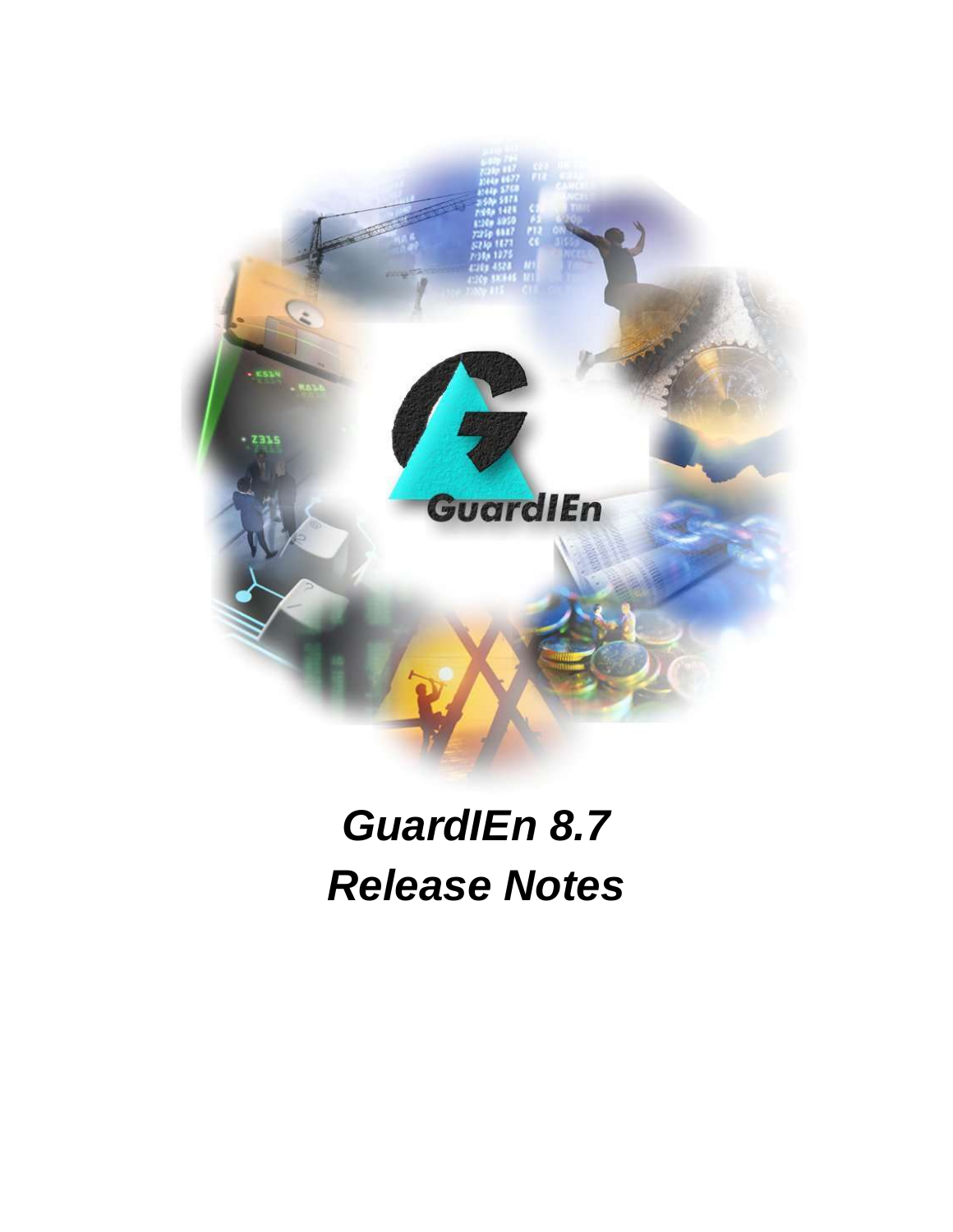# **CONTENTS**

| CR11448 & CR11471 ASSIGN 'G' ROLE PROCESSING NOW AVAILABLE IN A STAND-ALONE BATCH JOB (GD47)3 |  |
|-----------------------------------------------------------------------------------------------|--|
|                                                                                               |  |
|                                                                                               |  |
|                                                                                               |  |
|                                                                                               |  |
|                                                                                               |  |
|                                                                                               |  |
|                                                                                               |  |
|                                                                                               |  |
|                                                                                               |  |
|                                                                                               |  |
|                                                                                               |  |
|                                                                                               |  |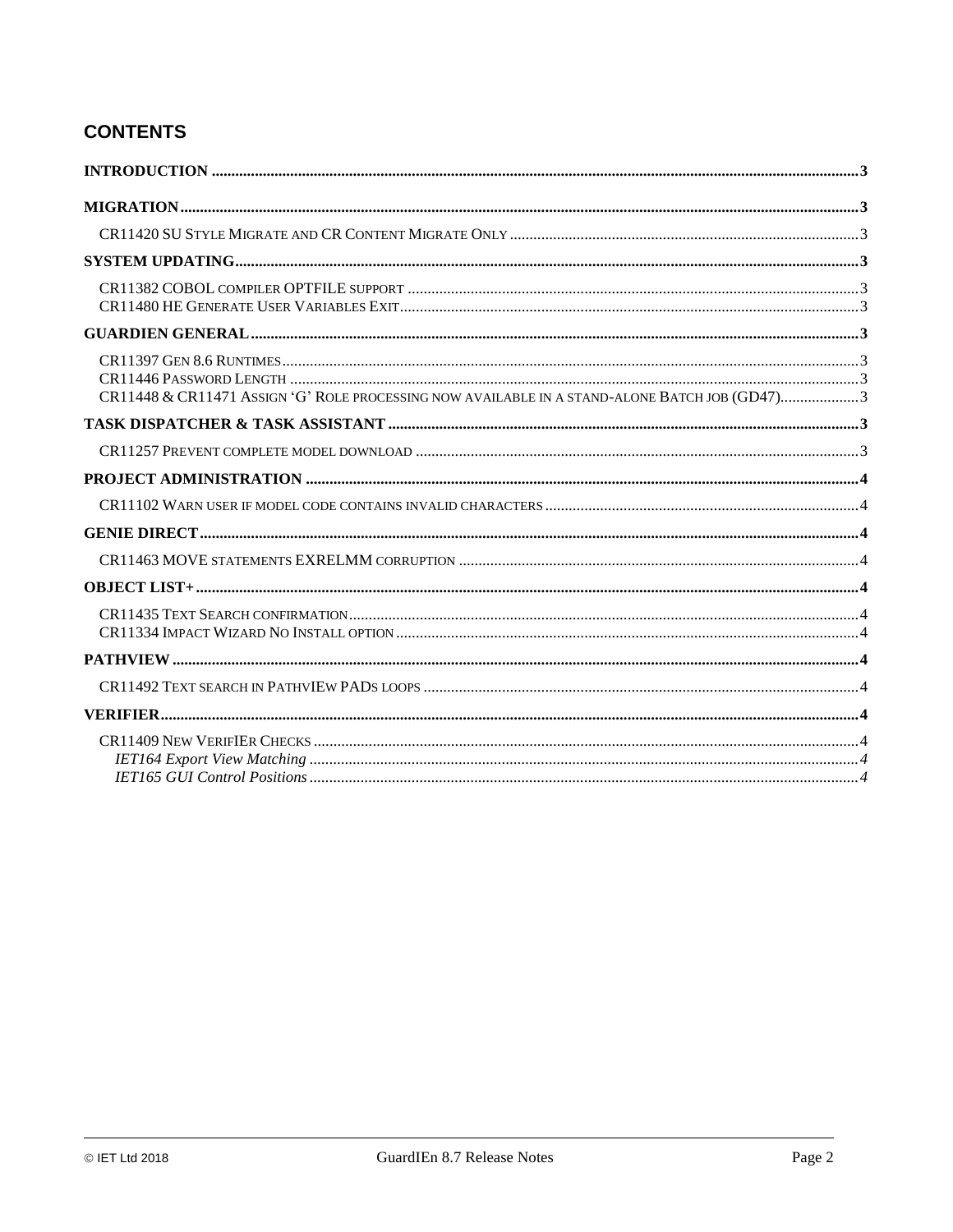# <span id="page-2-0"></span>**Introduction**

Changes marked with a '\*\*' indicate fixes to high severity issues and it is highly recommended that the service pack is installed if you are likely to be affected by these issues.

Changes marked with a '\*' indicates fixes to medium severity issues or a change in behaviour and again it is recommended that the service pack is installed if this issue is likely to affect you.

# <span id="page-2-1"></span>**Migration**

## <span id="page-2-2"></span>*CR11420 SU Style Migrate and CR Content Migrate Only*

When using the Migration Wizard to scope an SU-Style migrate and change requests for the scope, if the CR Content is flagged as Migrate Only, the deliverable is now included in the migrate but ignored for the post-migrate status update.

# <span id="page-2-3"></span>**System Updating**

## <span id="page-2-4"></span>*CR11382 COBOL compiler OPTFILE support*

GuardIEn now supports the use of a COBOL compiler OPTFILE for the GuardIEn controlled compiles. On the HE this includes Gen modules, EABs and external objects and on the CSE for Gen modules. Appropriate OPTFILEs are provided for COBOL 4, 5 and 6. On the HE GuardIEn can also be configured to invoke different versions of COBOL, useful when performing upgrade tests or when application projects are using different compiler versions.

GuardIEn's OPTFILE support utilises a new runtime COBOPT library which contains the various OPTFILE members.

EABs and external (XOS) objects can also define override options via the deliverable or external property OPTFOVR.

## <span id="page-2-5"></span>*CR11480 HE Generate User Variables Exit*

A new exit GDGNUVAR is provided on the HE to enable the definition of user ISPF variables in the generated JCL that invokes the Gen generation and installation jobs.

# <span id="page-2-6"></span>**GuardIEn General**

## <span id="page-2-7"></span>*CR11397 Gen 8.6 Runtimes*

GuardIEn 8.7 has been built with Gen 8.6 and uses the Gen 8.6 runtimes.

## <span id="page-2-8"></span>*CR11446 Password Length*

The maximum length of the GuardIEn password has been increased from 10 to 64 characters.

## <span id="page-2-9"></span>*CR11448 & CR11471 Assign 'G' Role processing now available in a stand-alone Batch job (GD47)*

The Assign 'G' role system updating step can now be invoked via a stand-alone batch job (GD47) with filters allowing the 'G' role assignment processing to be refined with a GuardIEn project. See the 'Background Jobs' help for further details.

## <span id="page-2-10"></span>**Task Dispatcher & Task Assistant**

#### <span id="page-2-11"></span>*CR11257 Prevent complete model download*

A new project property "All Model Download" can be defined to control whether a user can download the entire model using Task Assistant. The project property should contain a list of project access codes that allow the download of the complete